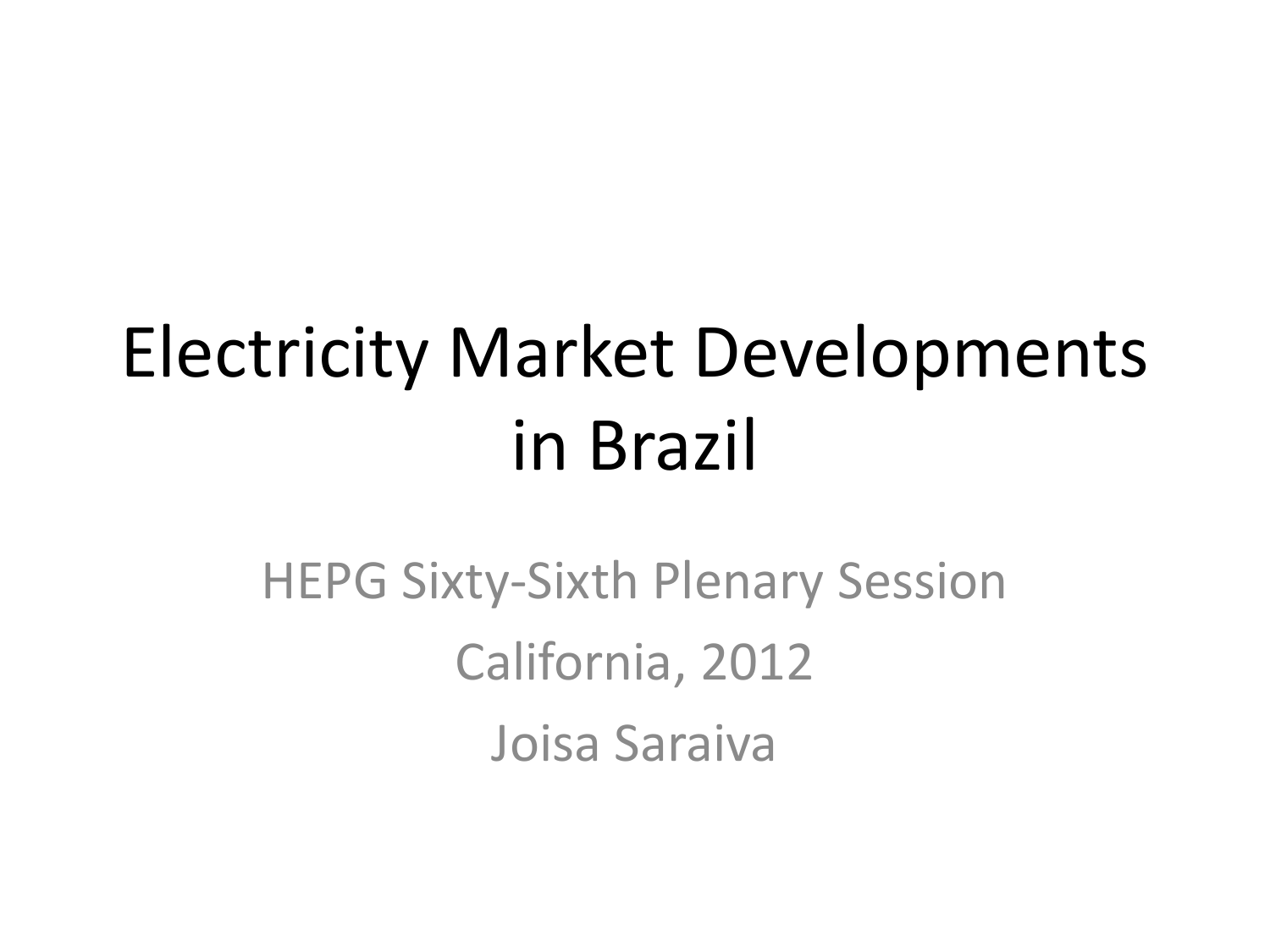# The evolution of electricity market

- in three very large economies— Western Europe, China, and Brazil
	- Transmission
		- How open is transmission access?
		- What methods are used in setting transmission prices?
		- How is congestion managed and/or priced?
		- Who does transmission planning, how is it done, and how is it decided? Who will build new lines or enhance existing lines?
		- How much of the market is regulated and how much is competitive?
		- How is market power dealt with in competitive markets?
		- How is demand response handled?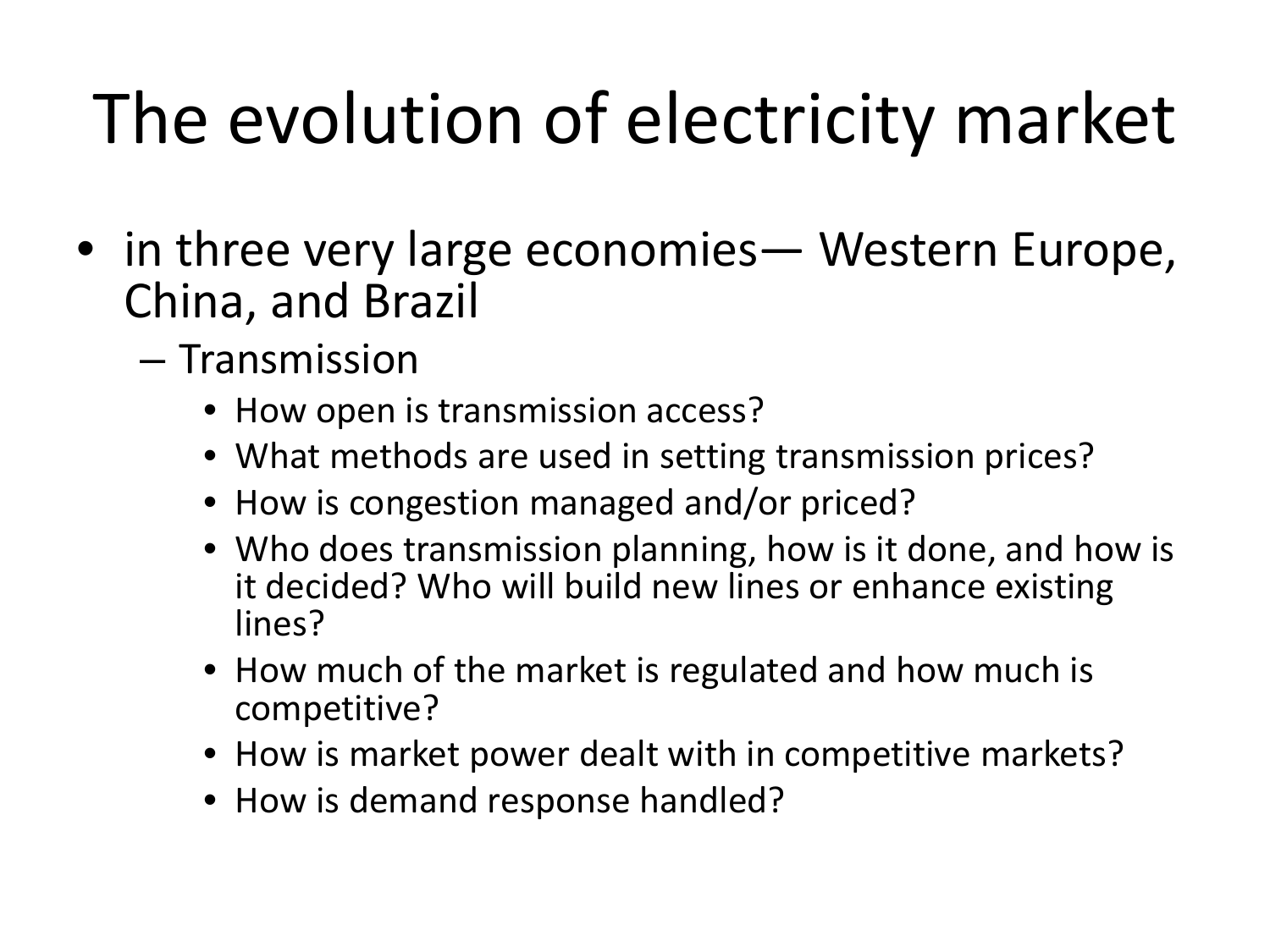## Presentation Outline

- The Brazilian Power System
- Transmission
	- System Expansion
	- Transmission Auctions
	- Connecting Renewables
- Concluding Remarks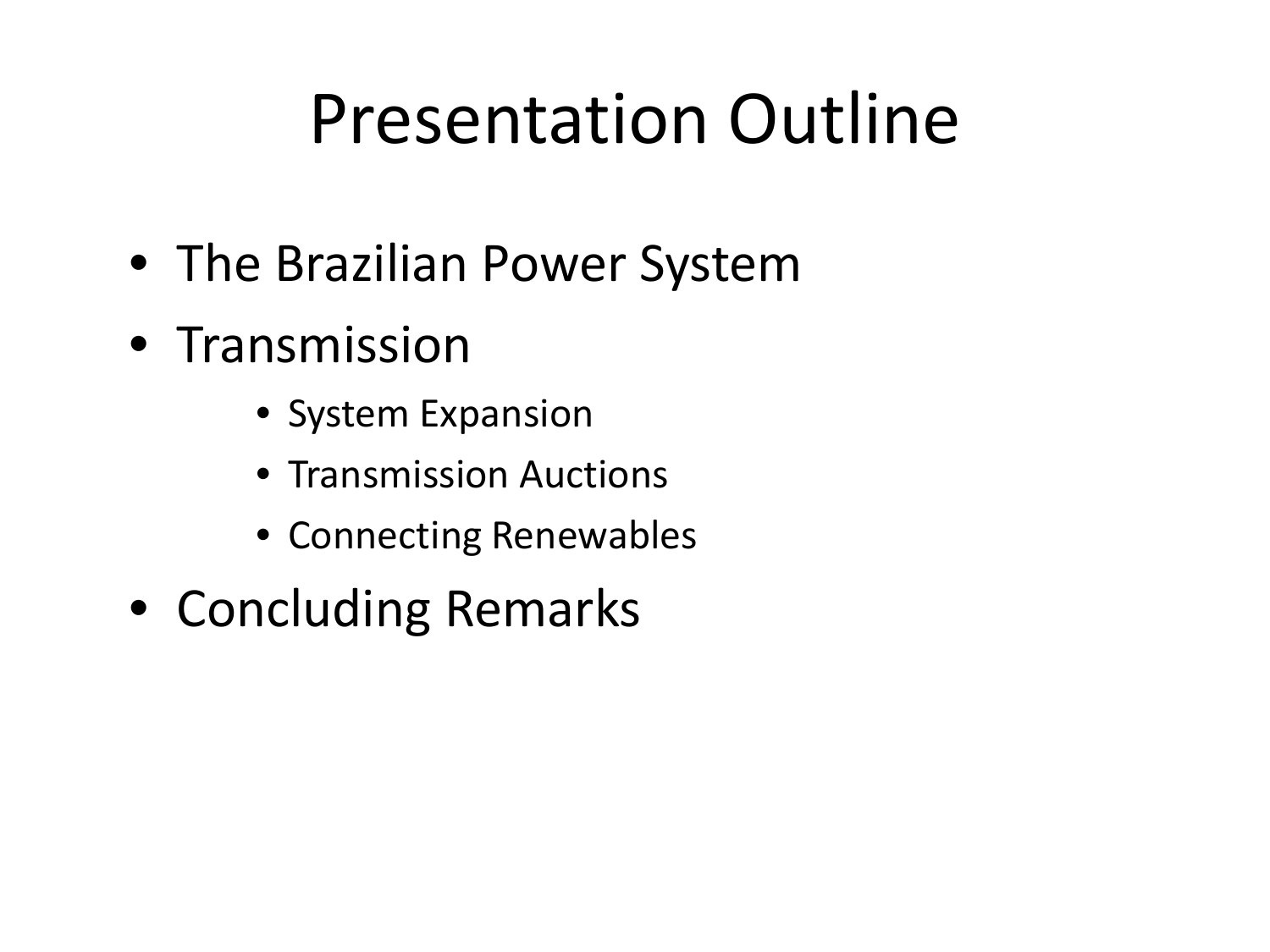## Brazilian Power System

- Brazil has a large-scale power system with over 100 GW of installed capacity interconnected by a vast transmission grid that expands throughout the nation.
- More than 85% of the electricity is generated from hydro resources.
- "Transferring water by wire".
- There is open access in the transmission system
	- Every power plant has the right to be connected to the system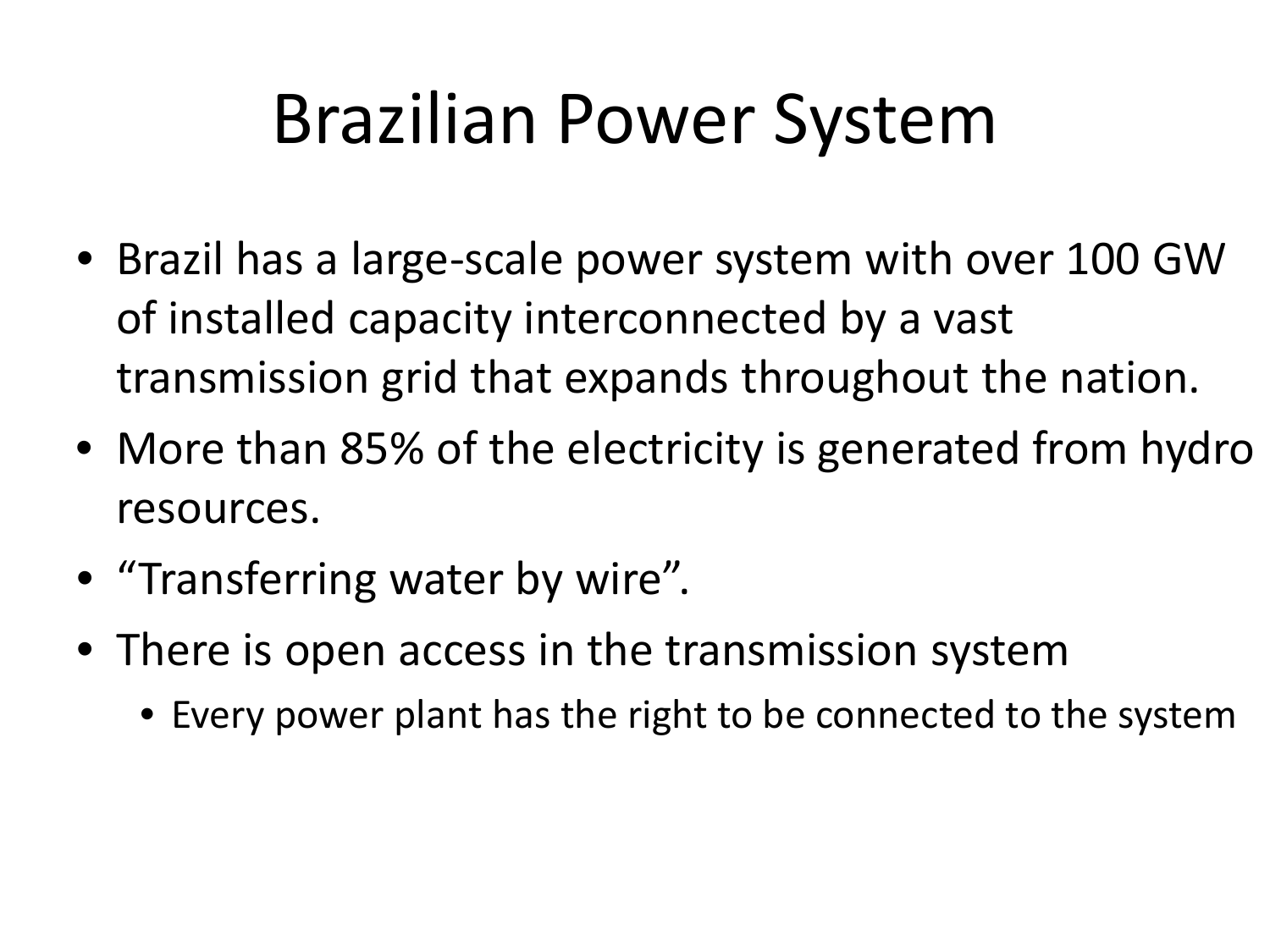# Electricity Trading

- Electricity is traded in two separate environments
	- In the regulated market energy is procured at auctions designed to contract all the electricity required to meet estimated demand for the next five years. The resulting costs are passed through to consumers.
	- Modified single buyer model
	- Long term contracting through a series of auctions held every year.
	- Roughly 30% of the electricity is traded in the free market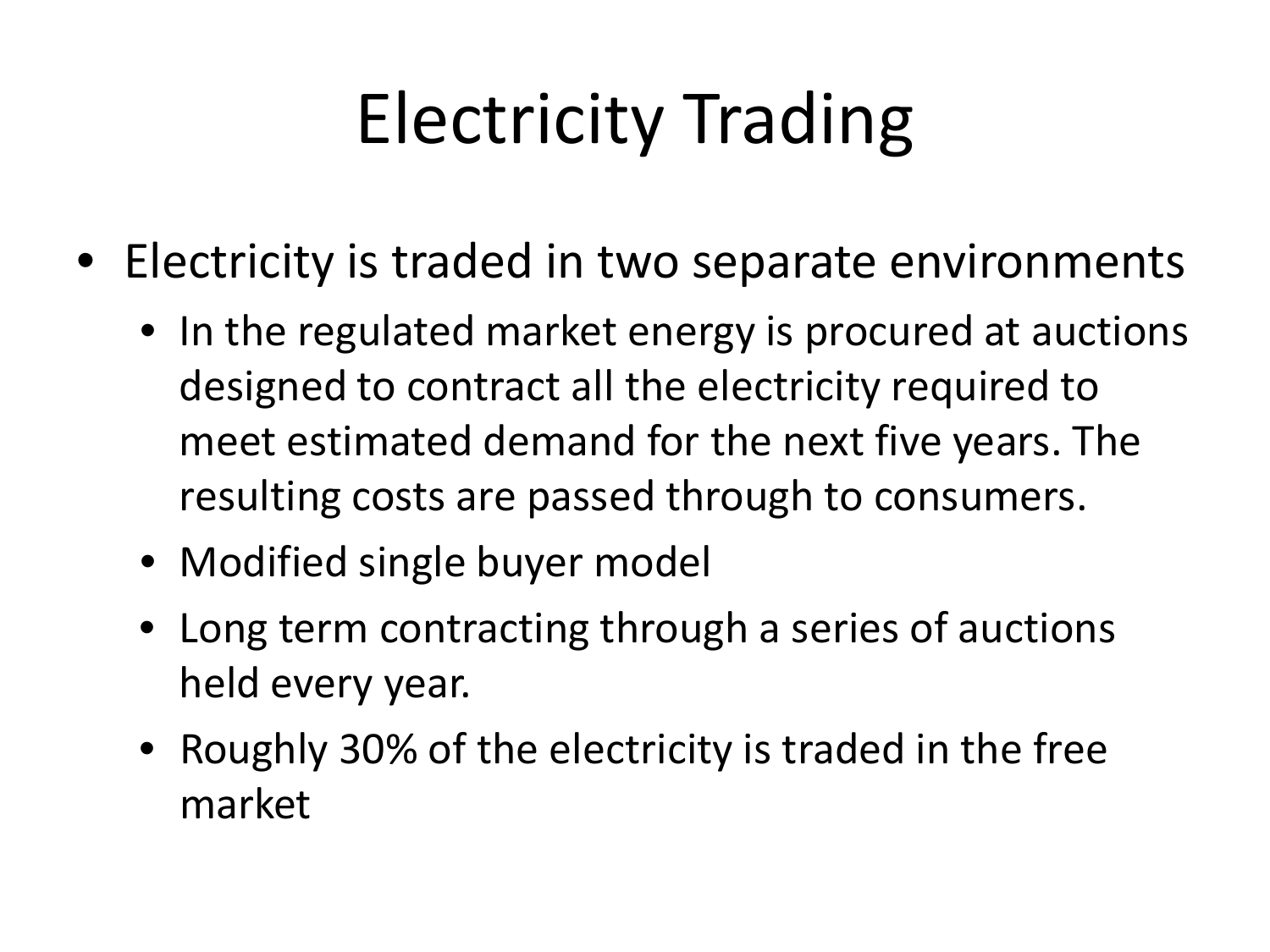#### Brazilian Electricity Power System - BIPS

- $\checkmark$  Large-scale system
- $\checkmark$  East to West = 3,000 km  $\checkmark$  North to South = 3,500 km
- $\checkmark$  Multi-owned system
- $\checkmark$  Agents (G/T/D/C): 1998: 74 2010: 265
- $\checkmark$  Maximum Demand: 2010: 66.5 GW
	- -



Source: ONS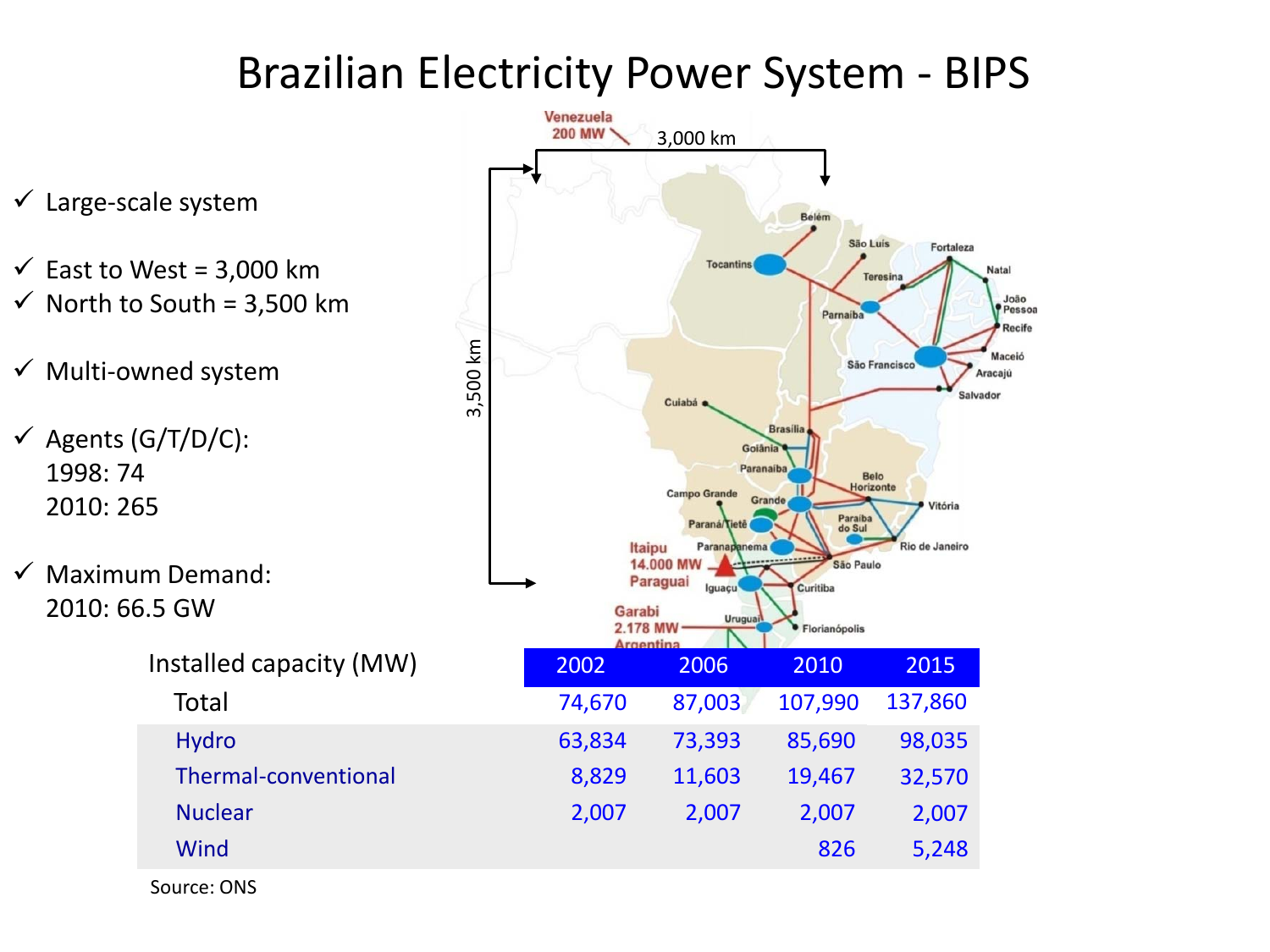### The Main Transmission Grid



Source: ONS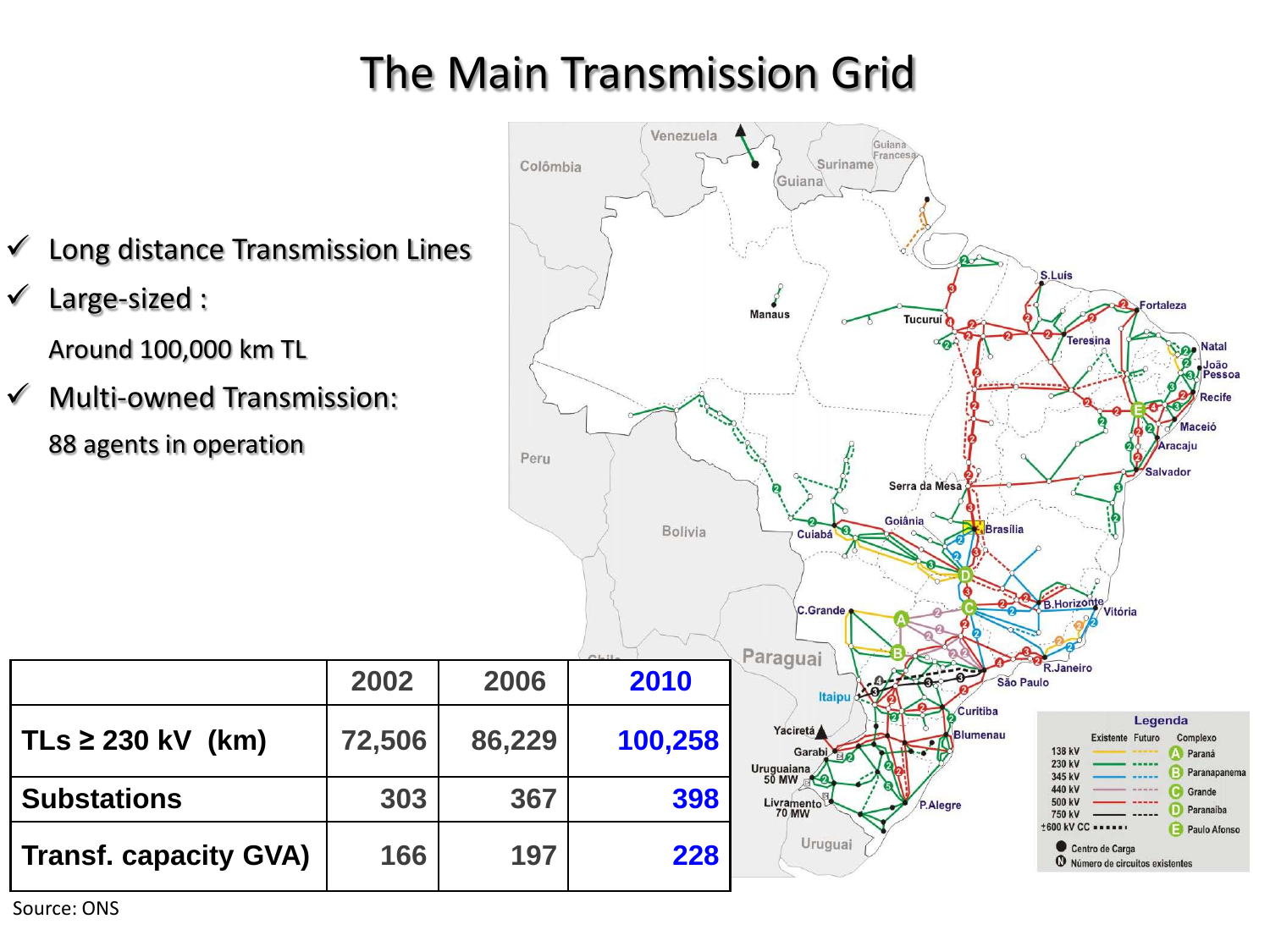### Major Institutions and Their Responsibilities in the System Expansion

- Planning Company (EPE)
	- Supports the compliance studies regarding the planning criteria.
- The National Electricity Regulator (ANEEL)
	- Approves the project technical compliances
	- Runs the auctions
- System Operator (ONS)
	- Evaluates the technical compliances regarding to the bid requirements and to the Grid Procedures;
	- Studies and analyses the integration of the new facilities to the existing transmission system; and
	- Identifies the transmission system reinforcement needs
- Transmission Company (Multiple)
	- Has to demonstrate that the project meets the bid technical requirements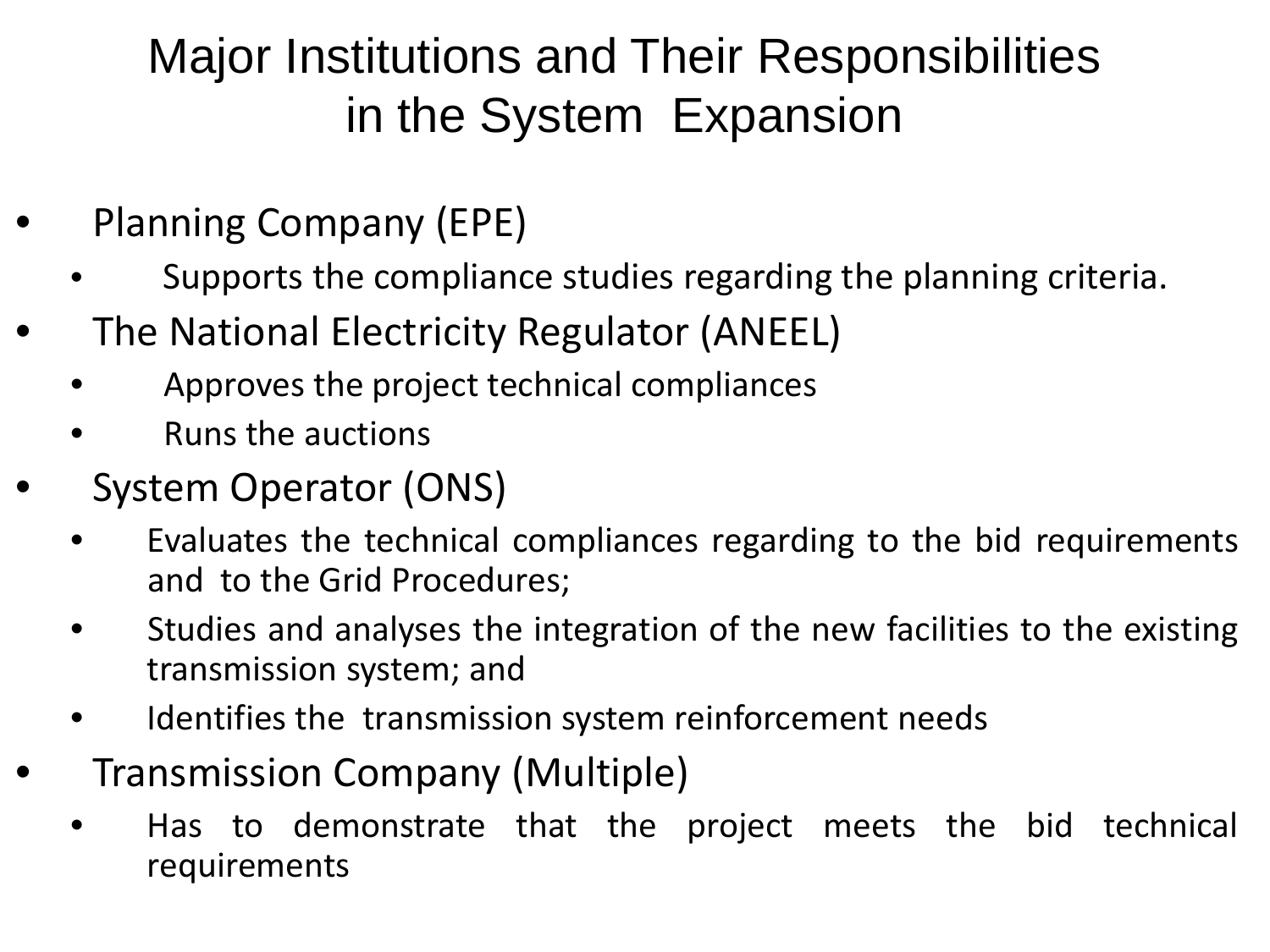# Transmission System Expansion

#### • Planning the Expansion

- EPE, a company controlled by the Ministry of Mines and Energy, is in charge of planning the transmission system expansion.
- Deterministic planning criterion: The planning is essentially driven by the (well known) deterministic *n-1* security criterion.
- Allocation
	- Once the transmission facilities required to meet the system needs are determined, the regulatory agency (ANEEL, the federal electricity regulator) runs auctions to select agents/concessionaries to Build-Operate and Own (or Transfer at the end of the concession term) these facilities.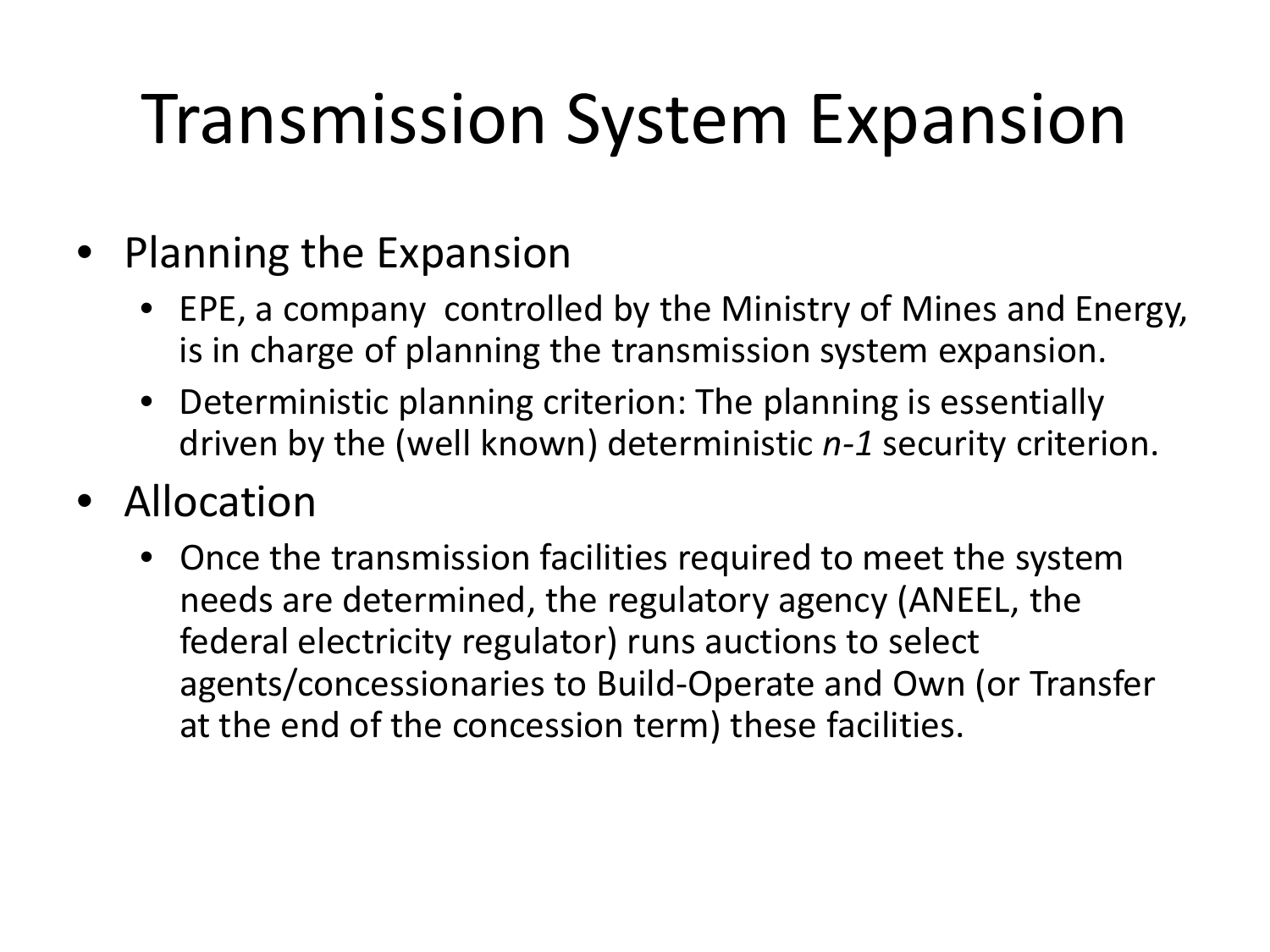### Transmission Auctions

- Bidding for the market
	- The auction mechanisms
		- Agents compete for the right to BOO transmission facilities
		- The winner is the qualified bidder who bids (commits to) the lowest annual required revenue for a 30-year concession term.
	- The revenue to be earned by the transmission company is set through auctions.
	- Contracts
		- Concession Contract ANEEL (30 year period)
		- Transmission System Service (CPST) ONS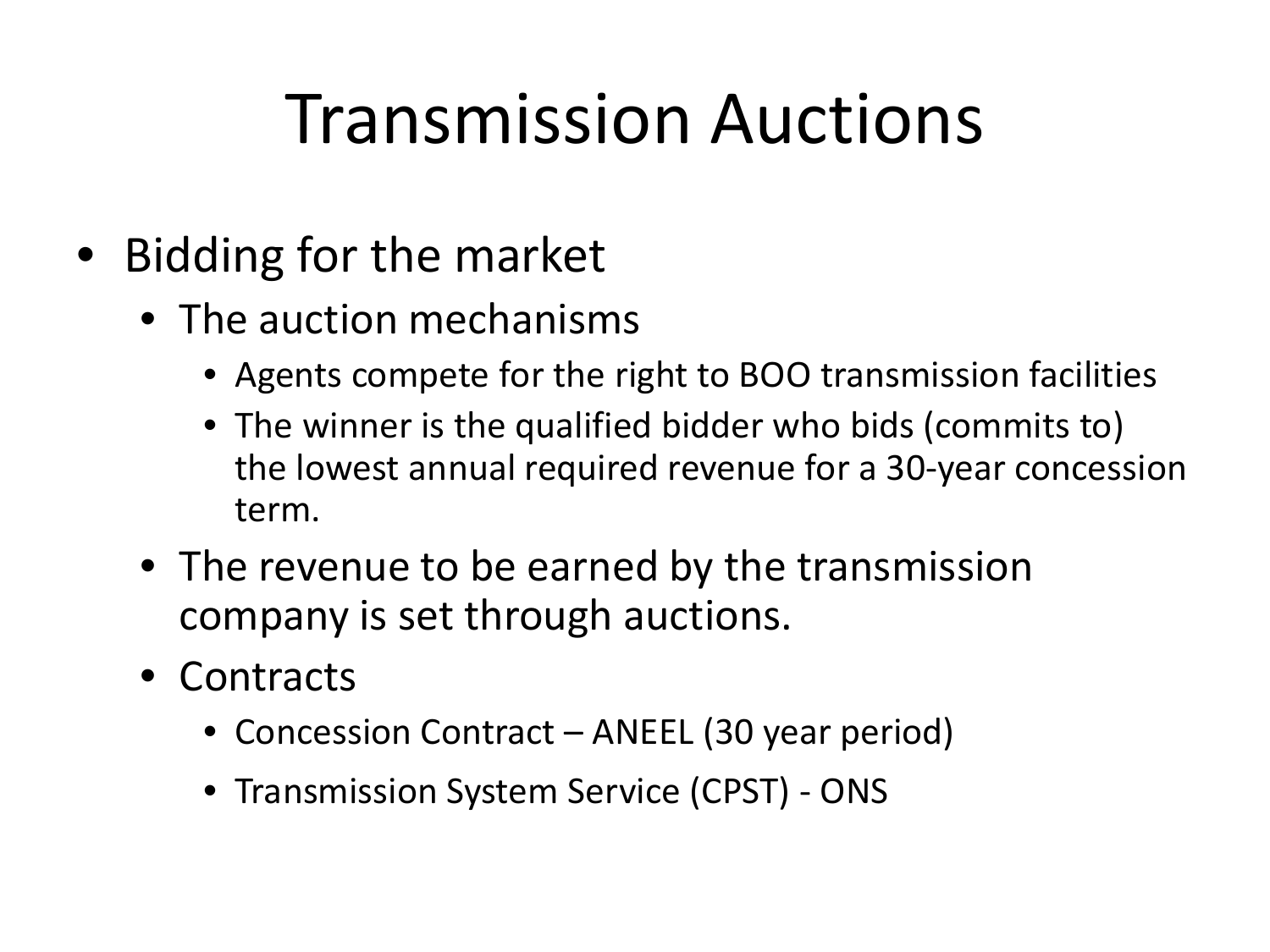## Pricing and Cost Allocation in the Transmission System

- Annually the regulator estimates the total cost of the interconnected system setting transmission rates accordingly.
- The total revenue required by the basic grid in a given year is the sum of the fixed remunerations of all transmission equipments in operation in that year
- This total revenue is collected from the generators and loads through a (fixed) access charge
	- Transmission-use-of-the-system tariff, TUST
- New generation companies face a previously known transmission rate for the first ten years – according to the expected connection to the grid potential bidders are informed of the rates to be applied to the first ten years of operation
	- This is the result of a ruling that came into effect in 2007 designed to mitigate risks (lower volatility) to GENCOs.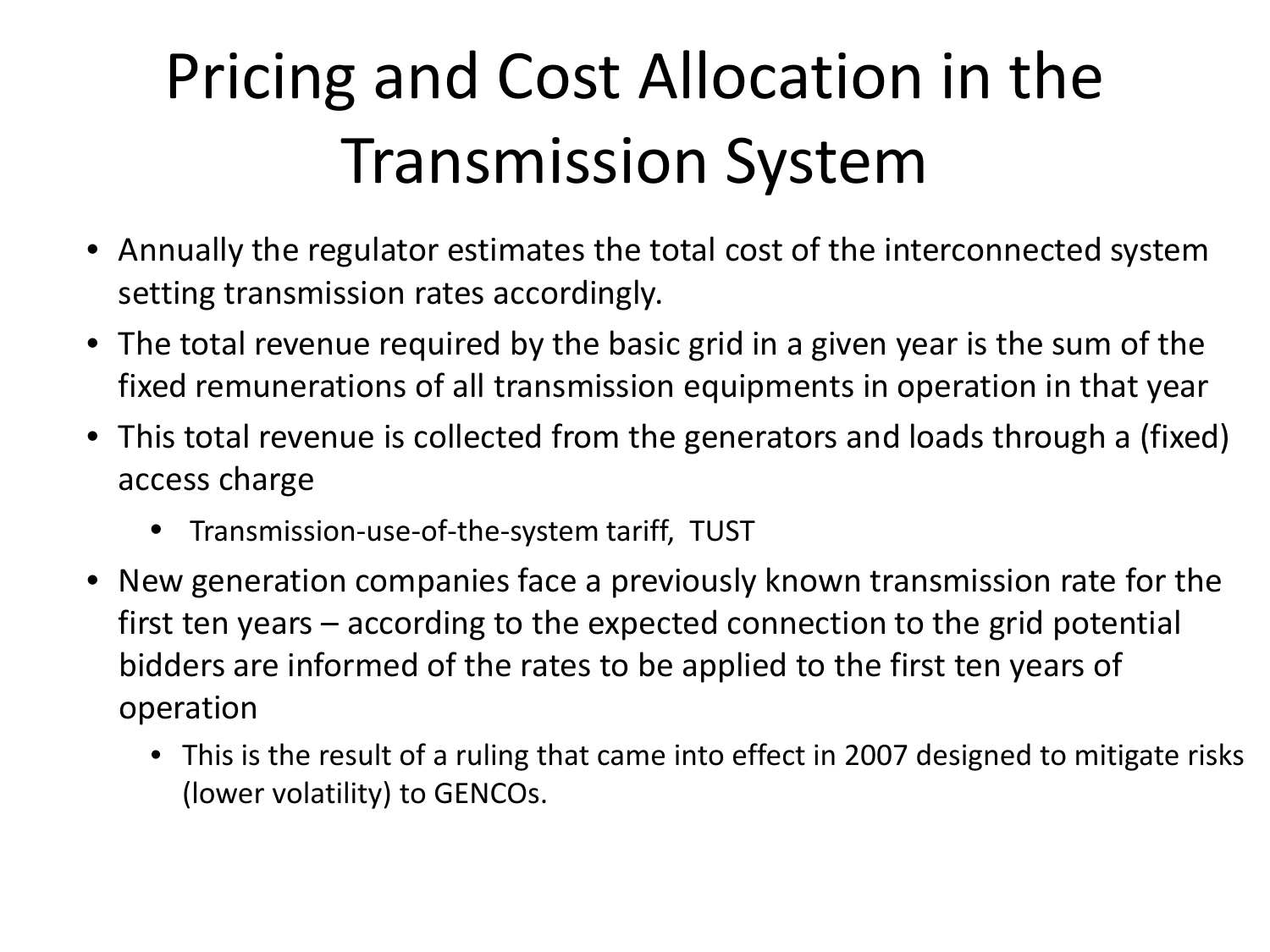### The Experience with Transmission Auctions

- Participation
	- Increased. At first the auctions were able to attract participation from foreign capital but more recently investors associated with the Eletrobras subsidiaries are being able to win in a considerable amount of auctions.
- Observed Prices
	- **Picture**
- Environmental licensing
	- In the generation auctions (auctions for PPA-like contracts in the regulated environment) environmental licenses are a required. In turn, in the transmission auctions the environmental permits are to be obtained by the concessionaries. There is a recent trend of delays in this process leading to delays in the beginning of the commercial operation.
- Delivering the facilities in time
	- There are incentives to deliver the facilities ahead of time the right to earn for na additional period and this incentive is coupled with the incentive for the generation company to trade the electricity in the free market.
- What is being built at this very moment?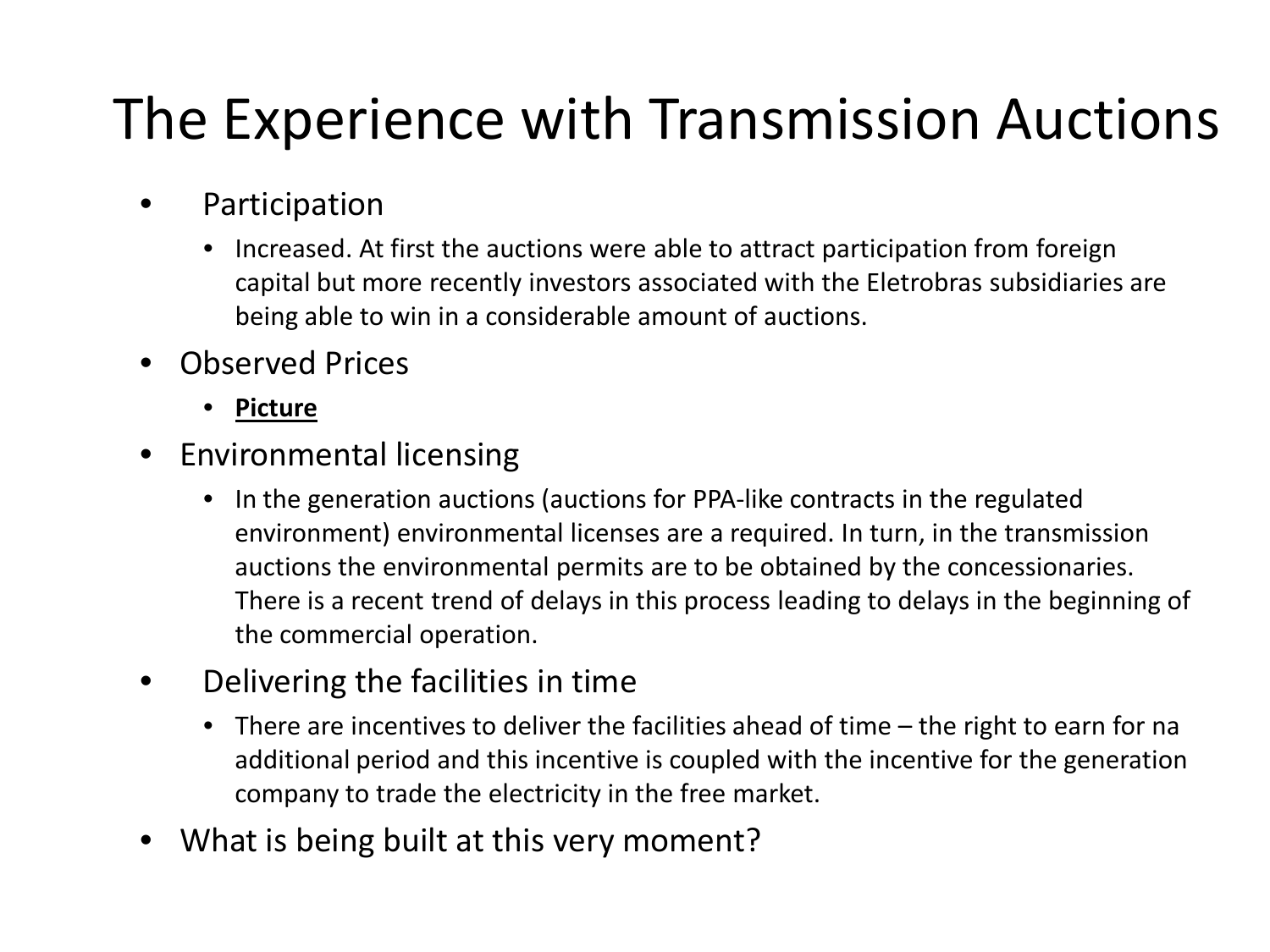#### Revenue and Discount Levels Evolution

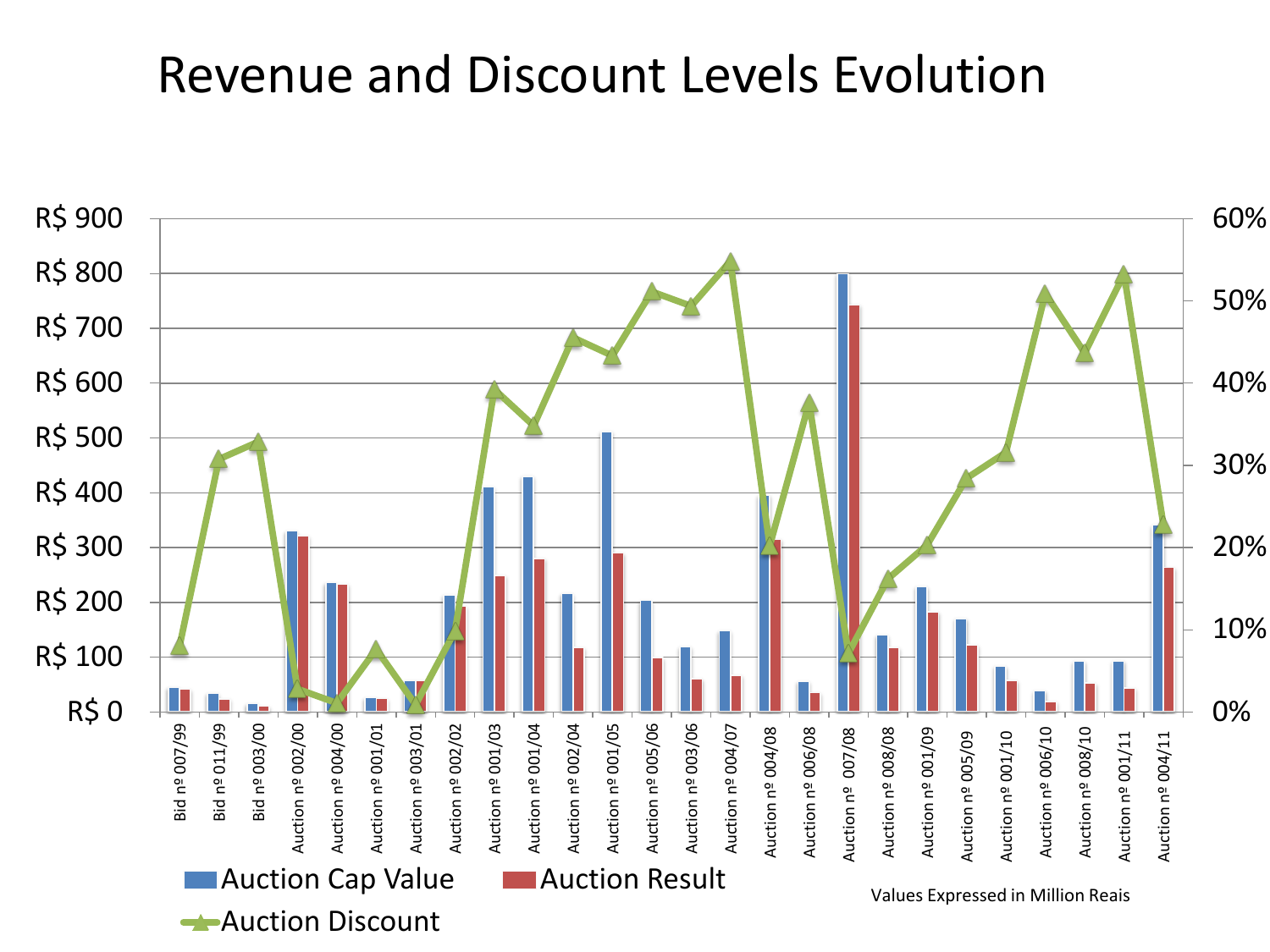#### Transmission System Expansion



Source: ONS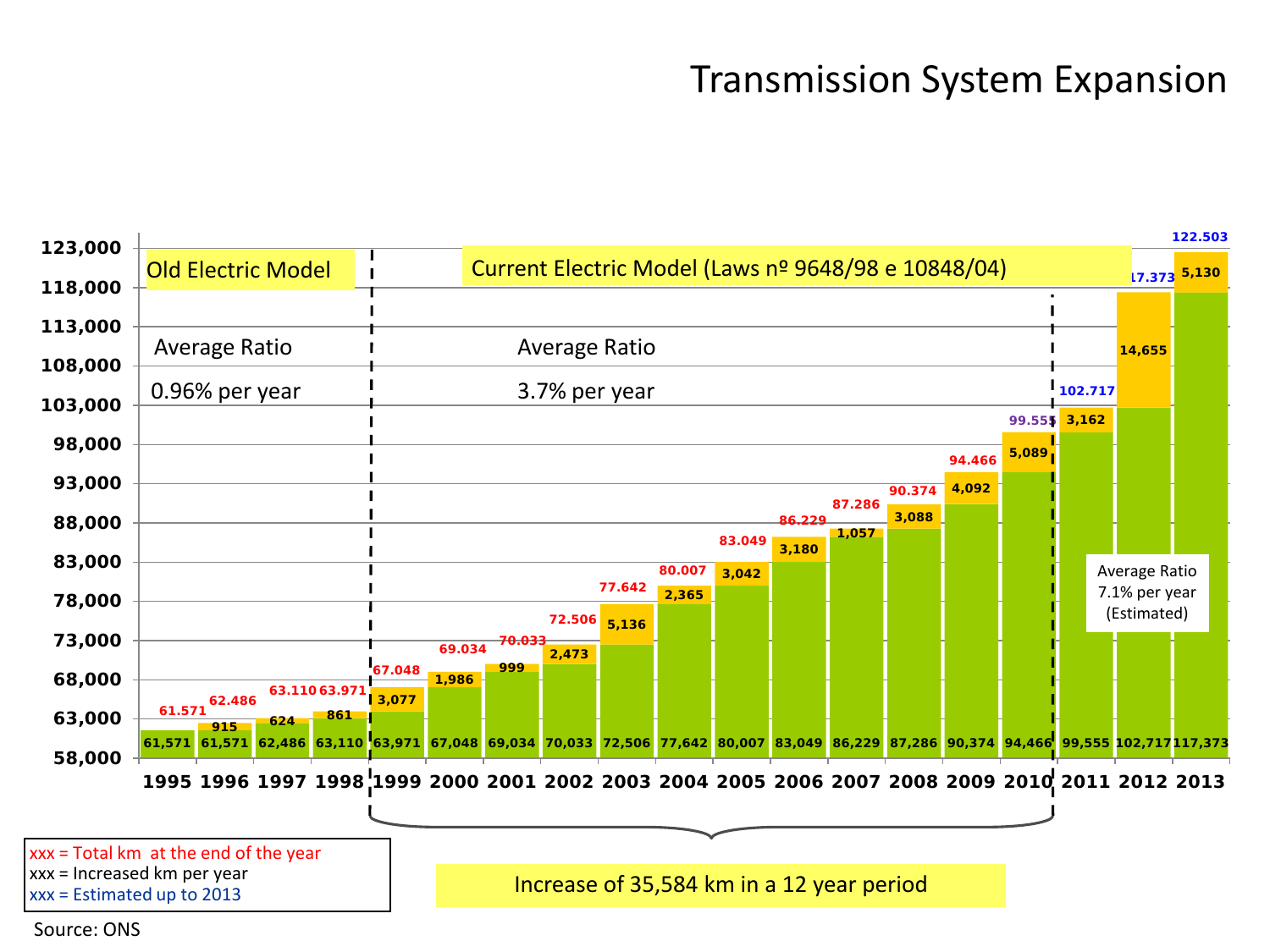# Managing and Pricing Congestion

- Zonal pricing
	- There are four regions in the country
- Congestion surcharges are allocated to all consumers within a given region on a lump-sum basis.
- There has been a considerable amount of out of merit order dispatch to meet reliability of supply in the system.
	- The associated costs are borne by consumers.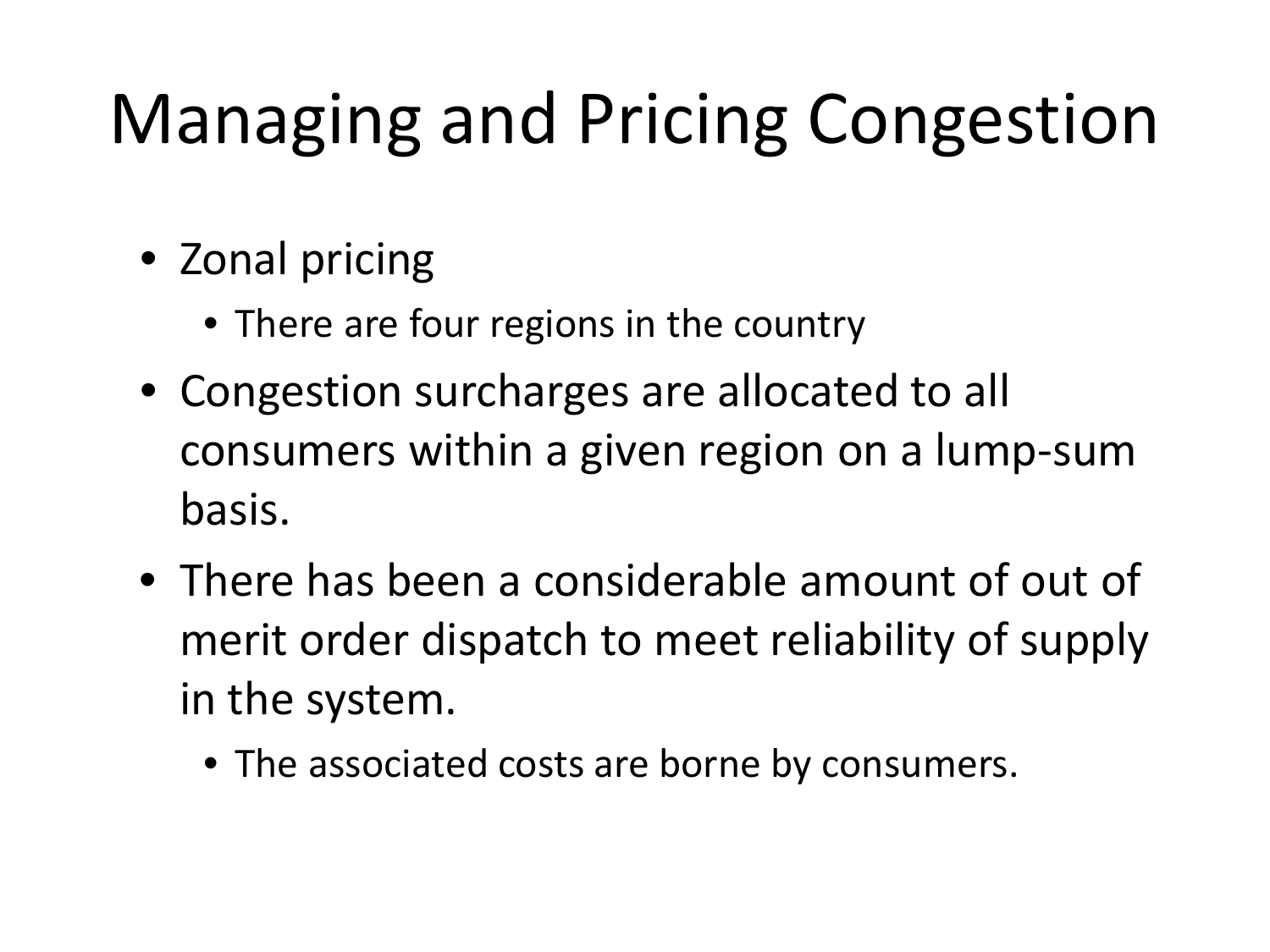Building transmission to integrate remotely located renewables into the system

### The ICG Experience -

- The initial conception
	- Competititve bidding procedure inspired by the open season in the natural gas industry
- First ICG auctions
	- Trying to connect biomass (from sugar cane) power plants
- What is happening now?
	- The procurement process for intermittent renewables remotely located is similar to the regular transmission auctions
	- It has been applied to connect wind power plants
	- The procedure may be considered complex: planning
	- Environmental permits are lagging behind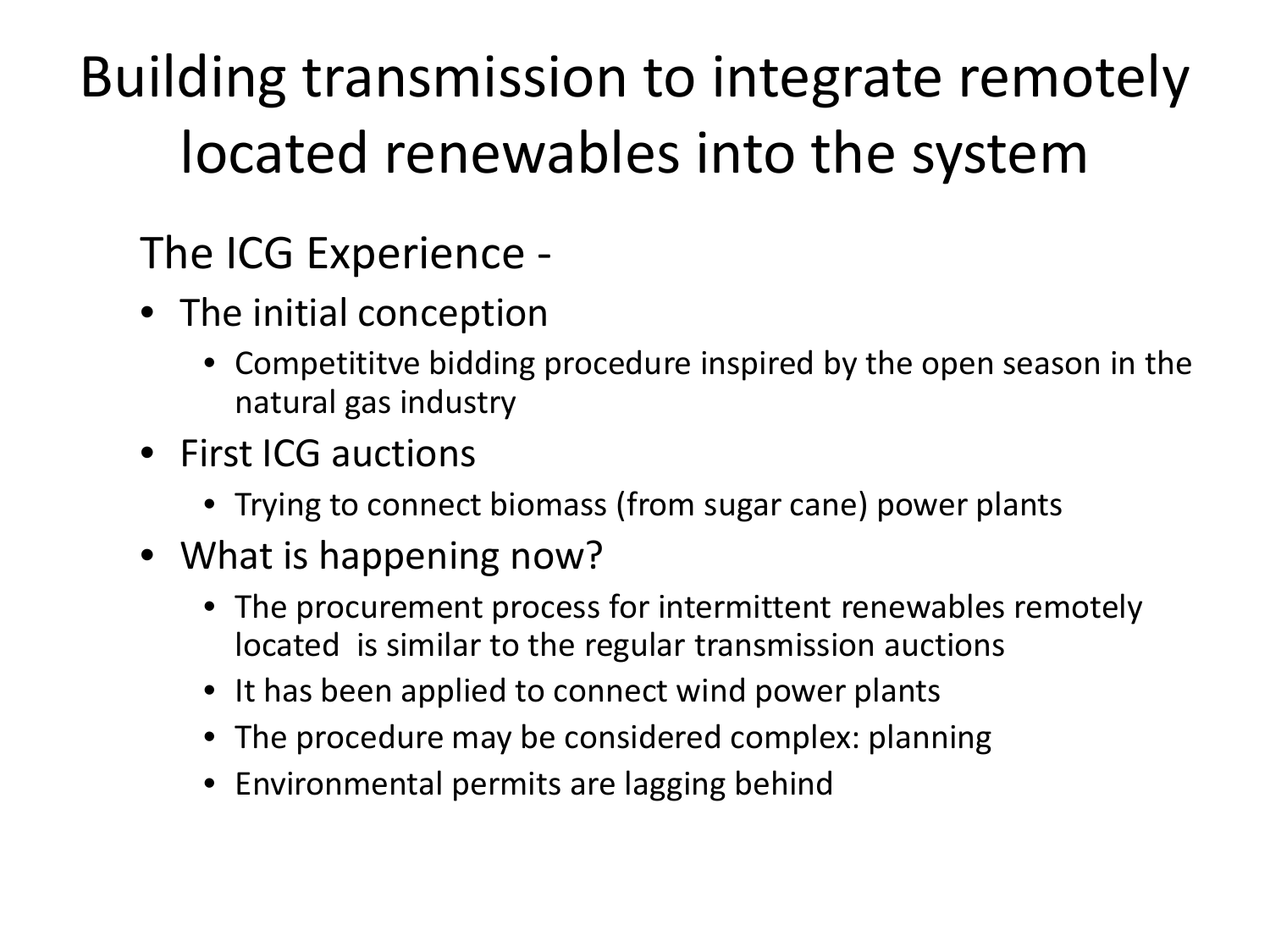# Concluding Remarks

- The transmission expansion combines central planning and competition
- (Residual) Risks allocated to the load
- Successful experience in terms of its ability to deliver the system expansion
- New Model has been able to connect (remotely located) renewables mainly wind power plants
- This electricity system could really benefit from Demand Response Mechanisms